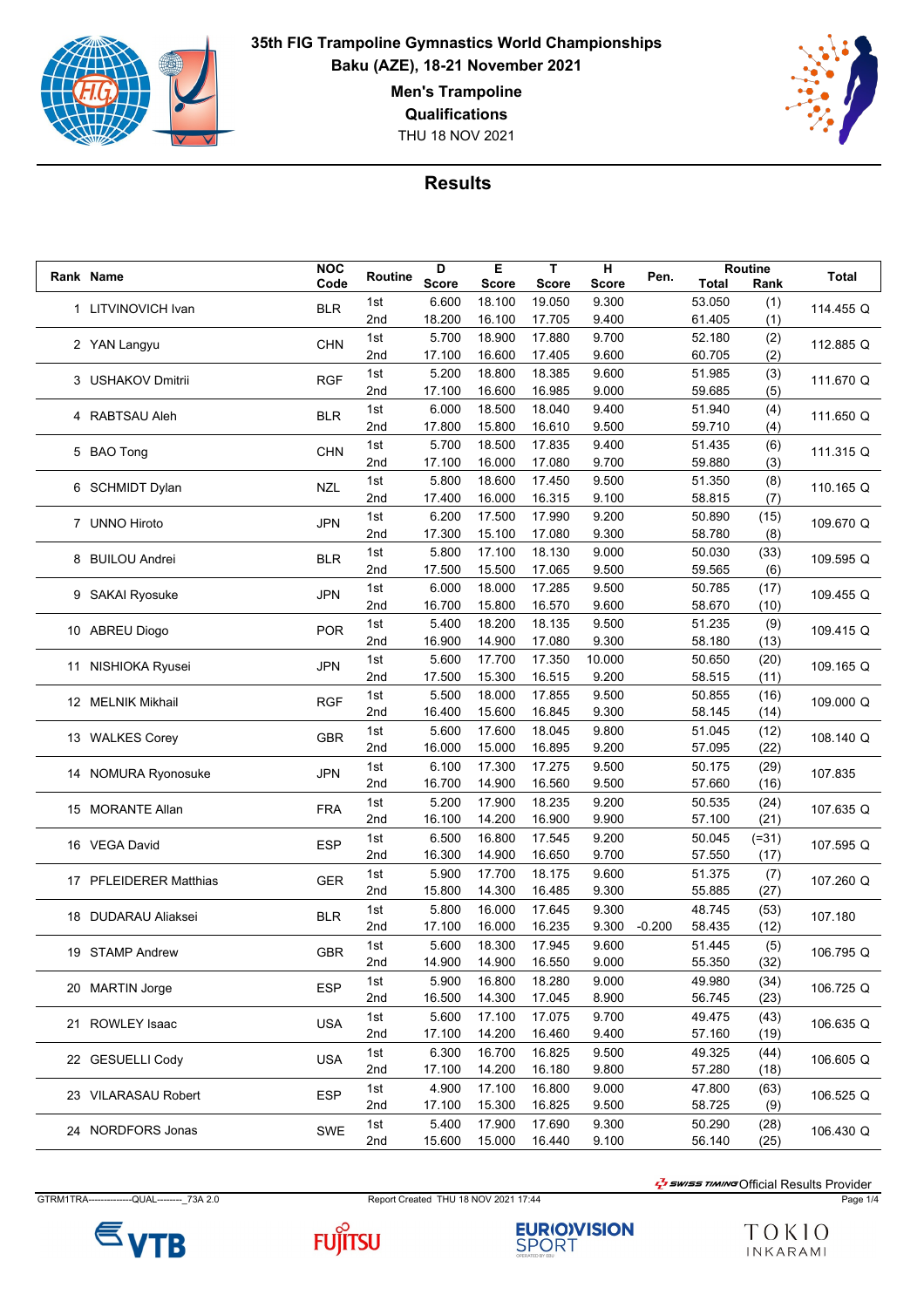

THU 18 NOV 2021



#### **Results**

|  |                        | <b>NOC</b> |         | D            | Е            | т            | н            |          |        | Routine |              |
|--|------------------------|------------|---------|--------------|--------------|--------------|--------------|----------|--------|---------|--------------|
|  | Rank Name              | Code       | Routine | <b>Score</b> | <b>Score</b> | <b>Score</b> | <b>Score</b> | Pen.     | Total  | Rank    | <b>Total</b> |
|  |                        |            | 1st     | 5.200        | 18.200       | 17.340       | 9.700        |          | 50.440 | (25)    |              |
|  | 25 MIHALEV Mariyan     | <b>BUL</b> | 2nd     | 15.600       | 14.700       | 16.410       | 9.100        |          | 55.810 | (28)    | 106.250 Q    |
|  |                        |            | 1st     | 5.000        | 17.500       | 17.680       | 8.900        |          | 49.080 | (49)    |              |
|  | 26 PERZAMANOS Zak      | <b>GBR</b> |         |              |              |              |              |          |        |         | 106.225 Q    |
|  |                        |            | 2nd     | 16.200       | 14.700       | 16.845       | 9.400        |          | 57.145 | (20)    |              |
|  | 27 AUBIN Remi          | CAN        | 1st     | 5.000        | 17.700       | 17.730       | 9.500        |          | 49.930 | (37)    | 105.860 R1   |
|  |                        |            | 2nd     | 15.400       | 14.900       | 16.430       | 9.200        |          | 55.930 | (26)    |              |
|  | 28 GESSWEIN Tim-Oliver | <b>GER</b> | 1st     | 5.800        | 17.700       | 17.605       | 9.500        |          | 50.605 | (21)    | 105.655 R2   |
|  |                        |            | 2nd     | 16.000       | 13.900       | 16.150       | 9.200        | $-0.200$ | 55.050 | (34)    |              |
|  | 29 GANCHINHO Diogo     | <b>POR</b> | 1st     | 5.600        | 18.000       | 16.750       | 9.400        |          | 49.750 | $(=41)$ |              |
|  |                        |            | 2nd     | 16.000       | 15.000       | 15.545       | 9.100        |          | 55.645 | (29)    | 105.395      |
|  |                        |            | 1st     | 5.600        | 16.700       | 17.505       | 9.300        |          | 49.105 | (47)    |              |
|  | 30 NORTHOVER Rhys      | <b>GBR</b> | 2nd     | 16.200       | 14.200       | 16.745       | 9.100        |          | 56.245 | (24)    | 105.350      |
|  |                        |            | 1st     | 6.600        | 17.300       | 17.220       | 9.600        |          | 50.720 | (19)    |              |
|  | 31 SOEHN Keegan        | CAN        | 2nd     | 15.900       | 14.100       | 15.900       | 8.700        |          | 54.600 | (41)    | 105.320      |
|  |                        |            |         |              |              |              |              |          |        |         |              |
|  | 32 MUTLU Gurkan        | <b>TUR</b> | 1st     | 5.600        | 17.700       | 17.490       | 9.300        |          | 50.090 | (30)    | 105.130      |
|  |                        |            | 2nd     | 16.500       | 13.900       | 15.640       | 9.000        |          | 55.040 | (35)    |              |
|  | 33 ABRAHAMS Michael    | <b>NED</b> | 1st     | 6.400        | 16.800       | 17.370       | 9.200        |          | 49.770 | (39)    | 104.670      |
|  |                        |            | 2nd     | 16.300       | 13.300       | 16.300       | 9.000        |          | 54.900 | (38)    |              |
|  | 34 CURY Federico       | <b>ARG</b> | 1st     | 5.600        | 17.600       | 16.845       | 10.000       |          | 50.045 | $(=31)$ | 104.655      |
|  |                        |            | 2nd     | 14.400       | 14.600       | 16.510       | 9.100        |          | 54.610 | (40)    |              |
|  |                        |            | 1st     | 5.800        | 17.900       | 17.475       | 9.200        |          | 50.375 | (26)    |              |
|  | 35 FAROUX Josuah       | <b>FRA</b> | 2nd     | 16.100       | 13.800       | 15.760       | 8.600        |          | 54.260 | (44)    | 104.635      |
|  | 36 PANTELEEV Kirill    | <b>RGF</b> | 1st     | 5.200        | 17.200       | 17.255       | 9.200        |          | 48.855 | (52)    |              |
|  |                        |            | 2nd     | 15.300       | 14.400       | 16.405       | 8.900        |          | 55.005 | (36)    | 103.860      |
|  |                        |            |         |              |              |              |              |          |        |         |              |
|  | 37 KIRCKHOFF Malte     | <b>DEN</b> | 1st     | 5.400        | 16.400       | 17.210       | 9.100        |          | 48.110 | (59)    | 103.655      |
|  |                        |            | 2nd     | 14.400       | 15.200       | 16.245       | 9.700        |          | 55.545 | (31)    |              |
|  | 38 BARKOV Roman        | KAZ        | 1st     | 5.200        | 16.800       | 17.135       | 9.800        |          | 48.935 | (50)    | 103.655      |
|  |                        |            | 2nd     | 15.800       | 13.600       | 15.720       | 9.600        |          | 54.720 | (39)    |              |
|  | 39 MOL Jordy           | <b>NED</b> | 1st     | 5.000        | 17.400       | 17.085       | 9.200        |          | 48.685 | (55)    | 103.050      |
|  |                        |            | 2nd     | 15.600       | 13.600       | 15.765       | 9.400        |          | 54.365 | (43)    |              |
|  |                        | <b>ITA</b> | 1st     | 5.400        | 16.400       | 16.645       | 9.400        |          | 47.845 | (62)    |              |
|  | 40 LAVINO Marco        |            | 2nd     | 14.500       | 14.900       | 16.160       | 9.400        |          | 54.960 | (37)    | 102.805      |
|  |                        |            | 1st     | 5.600        | 16.900       | 16.335       | 9.600        |          | 48.435 | (56)    |              |
|  | 41 STIRLING Trevor     | CAN        | 2nd     | 15.000       | 14.000       | 15.640       | 9.500        |          | 54.140 | (46)    | 102.575      |
|  |                        |            | 1st     | 5.200        | 17.300       | 16.890       | 9.700        |          | 49.090 | (48)    |              |
|  | 42 ANDRADE Rafael      | <b>BRA</b> | 2nd     | 14.600       | 14.200       | 14.975       | 9.100        |          | 52.875 | (49)    | 101.965      |
|  |                        |            |         |              |              |              |              |          |        |         |              |
|  | 43 SHUH Nathan         | CAN        | 1st     | 5.200        | 16.300       | 16.585       | 9.300        |          | 47.385 | (67)    | 101.585      |
|  |                        |            | 2nd     | 15.600       | 13.800       | 15.600       | 9.200        |          | 54.200 | (45)    |              |
|  | 44 DEVINE Ryan         | IRL        | 1st     | 5.800        | 16.900       | 16.020       | 9.600        |          | 48.320 | (57)    | 101.560      |
|  |                        |            | 2nd     | 16.200       | 13.600       | 14.540       | 8.900        |          | 53.240 | (48)    |              |
|  | 45 PAPADATOS Apostolos | GRE        | 1st     | 5.200        | 17.300       | 16.270       | 9.100        |          | 47.870 | (61)    | 101.265      |
|  |                        |            | 2nd     | 13.000       | 15.600       | 15.695       | 9.100        |          | 53.395 | (47)    |              |
|  |                        |            | 1st     | 6.000        | 15.200       | 16.425       | 8.800        |          | 46.425 | (69)    |              |
|  | 46 RAMACCI Zachary     | <b>USA</b> | 2nd     | 16.000       | 13.800       | 15.430       | 9.300        |          | 54.530 | (42)    | 100.955      |
|  |                        |            | 1st     | 5.700        | 17.300       | 17.660       | 9.300        |          | 49.960 | (36)    |              |
|  | 47 KJAER Benjamin      | DEN        | 2nd     | 15.300       | 12.300       | 14.210       | 8.100        |          | 49.910 | (56)    | 99.870       |
|  |                        |            | 1st     | 5.000        | 16.900       | 16.385       | 9.400        |          | 47.685 |         |              |
|  | 48 FROESCHL Niklas     | AUT        |         |              |              |              |              |          |        | (64)    | 99.815       |
|  |                        |            | 2nd     | 14.300       | 13.000       | 15.430       | 9.400        |          | 52.130 | (51)    |              |

GTRM1TRA--------------QUAL---------\_73A 2.0 Report Created THU 18 NOV 2021 17:44 Page 2/4

 $\frac{1}{2}$ swiss TIMING Official Results Provider



**FUJITSU** 

**EURIO)VISION**<br>SPORT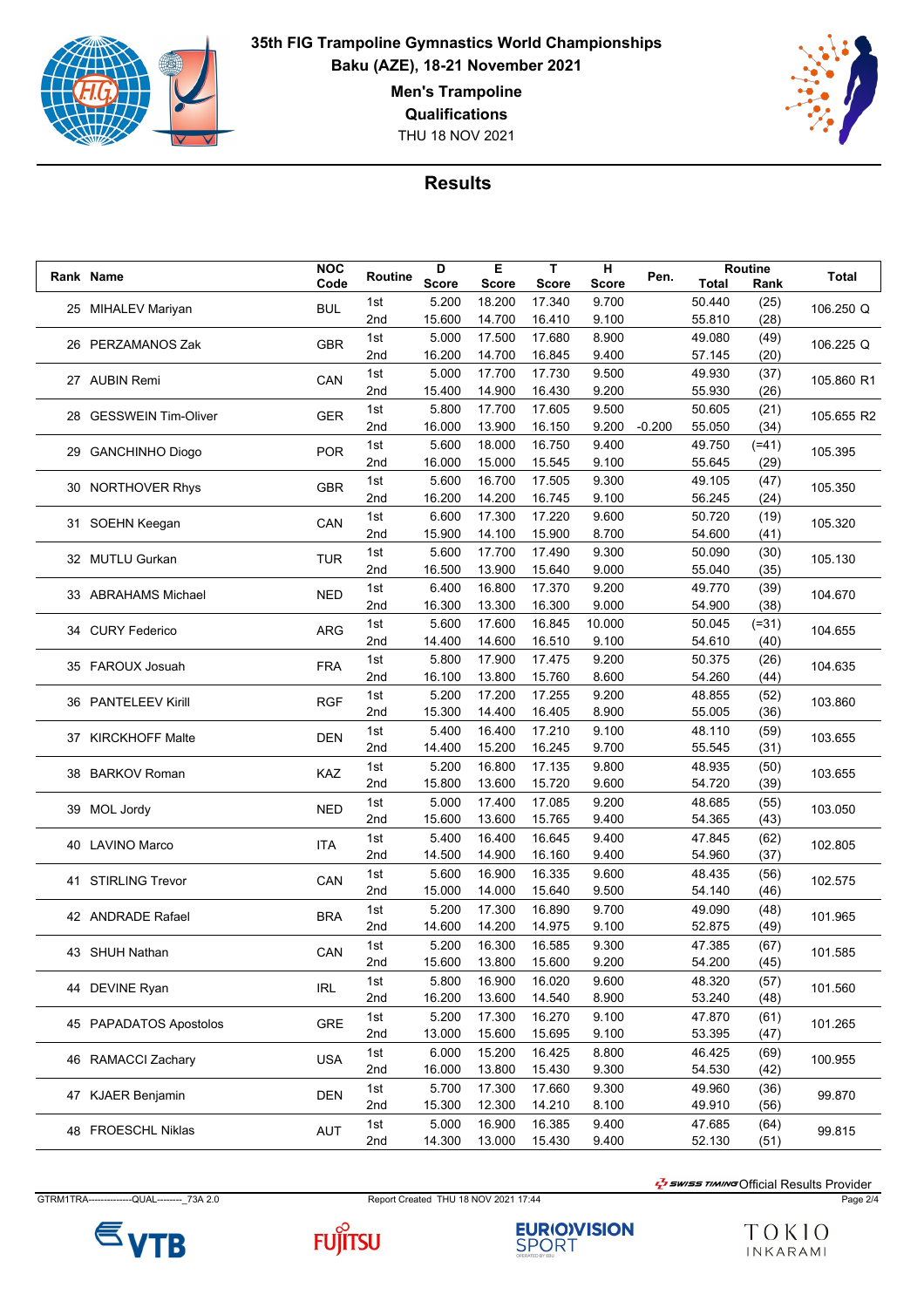

THU 18 NOV 2021



#### **Results**

|  | Rank Name                  | <b>NOC</b> | Routine | D            | Е            | т            | н            | Pen. |        | Routine | <b>Total</b>   |
|--|----------------------------|------------|---------|--------------|--------------|--------------|--------------|------|--------|---------|----------------|
|  |                            | Code       |         | <b>Score</b> | <b>Score</b> | <b>Score</b> | <b>Score</b> |      | Total  | Rank    |                |
|  |                            |            | 1st     | 5.600        | 16.600       | 16.765       | 9.000        |      | 47.965 | (60)    |                |
|  | 49 MAKRIS Dimitrios        | <b>GRE</b> | 2nd     | 13.200       | 13.200       | 15.545       | 8.900        |      | 50.845 | (53)    | 98.810         |
|  | 50 STOTZ Ralph             |            | 1st     | 5.400        | 16.600       | 15.575       | 9.700        |      | 47.275 | (68)    |                |
|  |                            | ARG        | 2nd     | 12.200       | 14.200       | 14.955       | 9.100        |      | 50.455 | (55)    | 97.730         |
|  |                            |            |         |              |              |              |              |      |        |         |                |
|  | 51 SWINKELS Luuk           | <b>NED</b> | 1st     | 5.800        | 13.700       | 16.185       | 9.200        |      | 44.885 | (71)    | 97.435         |
|  |                            |            | 2nd     | 15.000       | 12.800       | 15.350       | 9.400        |      | 52.550 | (50)    |                |
|  | 52 ALVIS Julian            | COL        | 1st     | 5.200        | 15.600       | 16.185       | 9.000        |      | 45.985 | (70)    | 96.735         |
|  |                            |            | 2nd     | 12.200       | 13.900       | 15.250       | 9.400        |      | 50.750 | (54)    |                |
|  | 53 WIZANI Benny            | AUT        | 1st     | 5.800        | 18.000       | 17.450       | 9.300        |      | 50.550 | $(=22)$ | 96.475         |
|  |                            |            | 2nd     | 12.900       | 12.200       | 13.625       | 7.200        |      | 45.925 | (58)    |                |
|  |                            |            | 1st     | 4.600        | 14.400       | 14.650       | 8.900        |      | 42.550 | (72)    |                |
|  | 54 YAGMUR Emre             | <b>TUR</b> | 2nd     | 13.400       | 13.300       | 15.560       | 9.400        |      | 51.660 | (52)    | 94.210         |
|  |                            |            | 1st     | 5.200        | 17.900       | 17.460       | 9.200        |      | 49.760 | (40)    |                |
|  | 55 CHARTIER Julian         | <b>FRA</b> |         |              |              | 13.240       |              |      |        |         | 93.800         |
|  |                            |            | 2nd     | 11.700       | 11.900       |              | 7.200        |      | 44.040 | (59)    |                |
|  | 56 MUSSABAYEV Danil        | KAZ        | 1st     | 2.300        | 12.600       | 12.735       | 6.600        |      | 34.235 | (73)    | 92.005         |
|  |                            |            | 2nd     | 16.500       | 15.100       | 16.570       | 9.600        |      | 57.770 | (15)    |                |
|  | 57 PATISSO COLONNA Samuele | <b>ITA</b> | 1st     | 5.400        | 16.400       | 17.145       | 9.200        |      | 48.145 | (58)    | 87.840         |
|  |                            |            | 2nd     | 11.600       | 9.900        | 11.695       | 6.500        |      | 39.695 | (60)    |                |
|  | 58 DUTRA Rayan             |            | 1st     | 6.000        | 17.600       | 16.670       | 8.900        |      | 49.170 | (46)    | 83.420         |
|  |                            | <b>BRA</b> | 2nd     | 10.300       | 9.000        | 9.650        | 5.300        |      | 34.250 | (61)    |                |
|  | 59 WANG Xiaoyin            | CHN        | 1st     | 5.400        | 17.900       | 17.750       | 9.500        |      | 50.550 | $(=22)$ | 79.760         |
|  |                            |            | 2nd     | 7.900        | 7.900        | 9.010        | 4.400        |      | 29.210 | (62)    |                |
|  |                            |            |         |              |              |              |              |      |        |         |                |
|  | 60 VOGEL Fabian            | <b>GER</b> | 1st     | 5.800        | 17.900       | 17.665       | 9.600        |      | 50.965 | (13)    | 79.445         |
|  |                            |            | 2nd     | 9.300        | 6.600        | 8.180        | 4.400        |      | 28.480 | (63)    |                |
|  | 61 YANG Yanwei             | <b>CHN</b> | 1st     | 5.700        | 18.200       | 17.600       | 9.400        |      | 50.900 | (14)    | 75.565         |
|  |                            |            | 2nd     | 7.400        | 6.500        | 7.065        | 3.700        |      | 24.665 | (64)    |                |
|  | 62 VOGEL Elijah            | <b>USA</b> | 1st     | 5.200        | 17.000       | 17.305       | 9.200        |      | 48.705 | (54)    | 72.005         |
|  |                            |            | 2nd     | 7.100        | 5.800        | 6.700        | 3.700        |      | 23.300 | (65)    |                |
|  |                            |            | 1st     | 0.000        | 5.400        | 5.665        | 2.800        |      | 13.865 | (76)    |                |
|  | 63 SANCHEZ Raul            | <b>ESP</b> | 2nd     | 16.500       | 13.500       | 16.505       | 9.100        |      | 55.605 | (30)    | 69.470         |
|  |                            |            | 1st     | 5.700        | 18.200       | 17.735       | 9.100        |      | 50.735 | (18)    |                |
|  | 64 SANTOS Ricardo          | <b>POR</b> |         |              |              |              |              |      |        |         | 69.395         |
|  |                            |            | 2nd     | 5.600        | 5.000        | 5.460        | 2.600        |      | 18.660 | (69)    |                |
|  | 65 SUELT Adam              | <b>CZE</b> | 1st     | 5.200        | 16.400       | 16.655       | 9.400        |      | 47.655 | (65)    | 68.685         |
|  |                            |            | 2nd     | 5.400        | 5.500        | 6.730        | 3.400        |      | 21.030 | (68)    |                |
|  | 66 FEDORENKO Nikita        | <b>RGF</b> | 1st     | 6.600        | 17.800       | 17.270       | 9.500        |      | 51.170 | (11)    | 63.815         |
|  |                            |            | 2nd     | 4.300        | 2.800        | 3.545        | 2.000        |      | 12.645 | (71)    |                |
|  |                            |            | 1st     | 5.200        | 17.500       | 18.010       | 9.600        |      | 50.310 | (27)    |                |
|  | 67 FERREIRA Pedro          | <b>POR</b> | 2nd     | 3.800        | 3.400        | 3.625        | 1.900        |      | 12.725 | (70)    | 63.035         |
|  |                            |            | 1st     | 5.800        | 18.500       | 17.285       | 9.600        |      | 51.185 | (10)    |                |
|  | 68 GOUZOU Pierre           | <b>FRA</b> | 2nd     | 4.000        | 2.600        | 3.485        | 1.700        |      | 11.785 | (74)    | 62.970         |
|  |                            |            |         |              |              |              |              |      |        |         |                |
|  | 69 YONTUCU Huseyin Engin   | <b>TUR</b> | 1st     | 5.600        | 17.400       | 17.170       | 9.800        |      | 49.970 | (35)    | 61.970         |
|  |                            |            | 2nd     | 3.800        | 2.800        | 3.400        | 2.000        |      | 12.000 | (72)    |                |
|  | 70 GRAPSAS Marios          | <b>GRE</b> | 1st     | 1.900        | 1.400        | 1.780        | 0.900        |      | 5.980  | (77)    | 61.085         |
|  |                            |            | 2nd     | 16.100       | 13.900       | 16.005       | 9.100        |      | 55.105 | (33)    |                |
|  | 71 SCHULDT Matthias        | GER        | 1st     | 5.400        | 16.500       | 17.485       | 9.500        |      | 48.885 | (51)    |                |
|  |                            |            | 2nd     | 3.800        | 2.800        | 3.575        | 1.700        |      | 11.875 | (73)    | 60.760         |
|  |                            |            | 1st     | 5.400        | 16.000       | 16.655       | 9.500        |      | 47.555 |         | (66)<br>59.185 |
|  | 72 SAVVIDIS Nikolaos       | GRE        | 2nd     | 3.600        | 2.800        | 3.530        | 1.700        |      | 11.630 | (75)    |                |
|  |                            |            |         |              |              |              |              |      |        |         |                |

GTRM1TRA--------------QUAL---------\_73A 2.0 Report Created THU 18 NOV 2021 17:44 Page 3/4

 $\varepsilon$ <sub>VTB</sub>



**EURIO)VISION**<br>SPORT

 $\frac{1}{2}$ swiss TIMING Official Results Provider